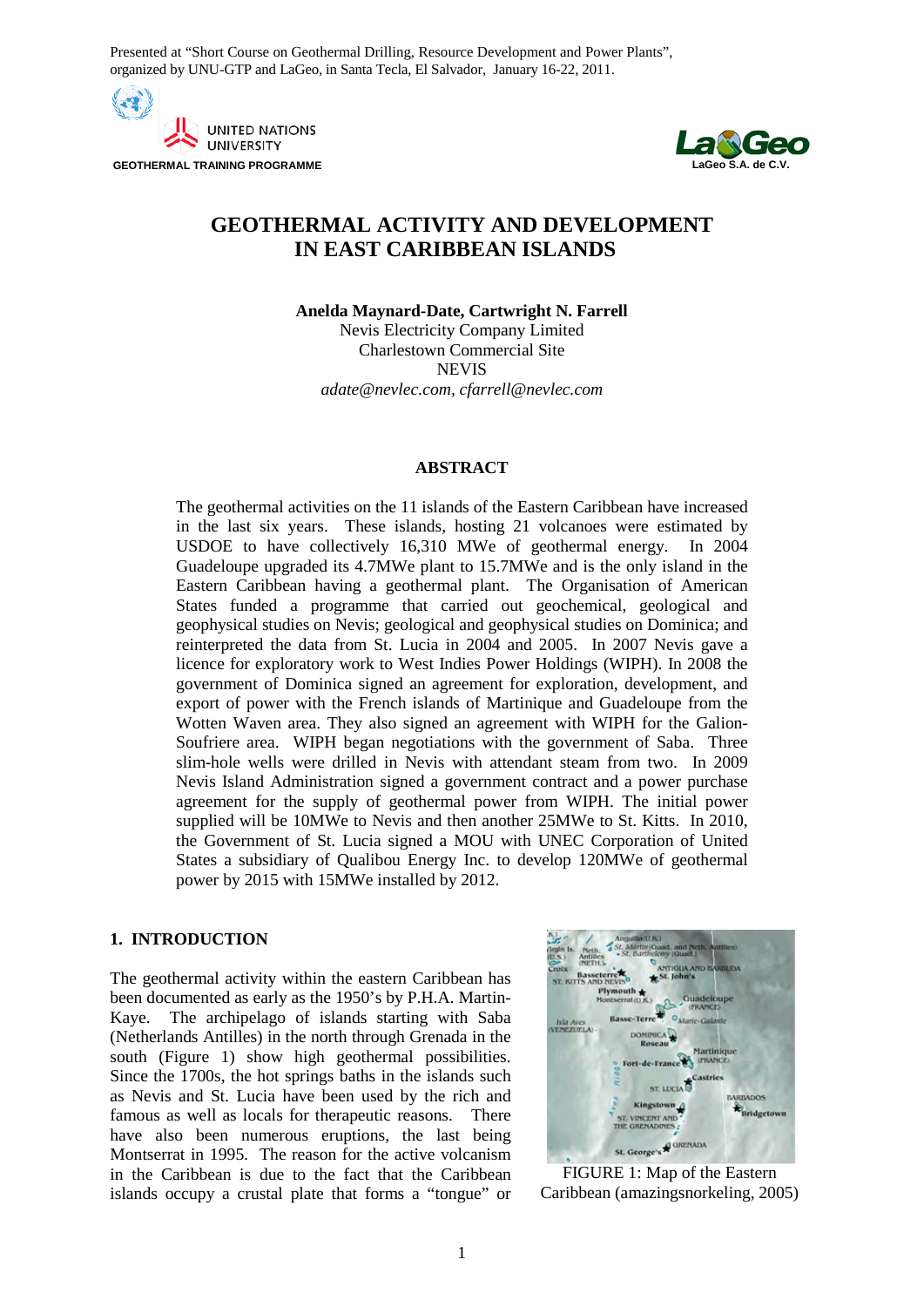buttress along the sides of which the North and South American Plates move westward and beneath the Caribbean plate. The Atlantic Plate subduction has created volcanic arcs typical of plate boundaries and in the Caribbean, each volcano or group of volcanoes has formed the foundation of a discrete island (Huttrer, 2000). The eastern (outer) arc is older and has extinct volcanoes while the western (inner) arc is younger and has dormant to active volcanoes. The two arcs are joined at Martinique and trend southward into the Paria Peninsula of Venezuela (Huttrer, 2000). There are a total of 21 volcanoes in this chain of islands with Dominica hosting 9 of the 21 volcanoes (Table 1). Six of these volcanoes have erupted in the past 400 years (Joseph, 2008).

Despite the obvious existence of the geothermal TABLE 1: Caribbean countries with volcanoes possibilities in the Caribbean, only Guadeloupe has tapped into this renewable source of energy for electricity generation. Guadeloupe has a total installed capacity of 15.7 MWe as of 2004 (Yeung, 2006). The other islands are mostly in the early stage of development with the exception of Nevis and St. Lucia who are expected to start drilling shortly with plans to install a 10MWe (Green Island, 2009) and 15MWe (Kaye, 2010) plant respectively in their first phases of development.

The Caribbean region being a chain of small islands, finds it very difficult to attract investors. This is mainly due to the small population of the islands which reflect a very small power demand. The topography of the islands make it quite challenging to access the sites and very limited financing is available to local government to undertake the riskiest part of the development – the feasibility study to prove that there is a commercially viable geothermal resources and its most favourable location. Given that geothermal development is a relatively new science, awareness for the development of geothermal and knowledge of its benefits to the country especially countries in the

| Country          | <b>Name of volcano</b>            |  |  |  |  |  |
|------------------|-----------------------------------|--|--|--|--|--|
| Saba             | Mt. Scenery                       |  |  |  |  |  |
| St. Eustatius    | The Quill                         |  |  |  |  |  |
| <b>St. Kitts</b> | Mt. Liamuigua                     |  |  |  |  |  |
| <b>Nevis</b>     | Nevis Peak                        |  |  |  |  |  |
| Montserrat       | Soufrière Hills                   |  |  |  |  |  |
| Guadeloupe       | La Soufrière                      |  |  |  |  |  |
| Dominica         | Morne Aux Diables                 |  |  |  |  |  |
|                  | Morne Diablotins                  |  |  |  |  |  |
|                  | Morne Trois Piton                 |  |  |  |  |  |
|                  | Wotten Waven/Micotrin             |  |  |  |  |  |
|                  | Watt Mt.                          |  |  |  |  |  |
|                  | Valley of Desolation              |  |  |  |  |  |
|                  | Morne Anglais                     |  |  |  |  |  |
|                  | Grand Soufrière Hills             |  |  |  |  |  |
|                  | <b>Plat Pays Volcanic Complex</b> |  |  |  |  |  |
| Martinique       | Montagne Pelée                    |  |  |  |  |  |
| St. Lucia        | Soufrière Volcanic Centre         |  |  |  |  |  |
| St. Vincent      | The Soufrière                     |  |  |  |  |  |
| Grenada          | Kick 'em Jenny                    |  |  |  |  |  |
|                  | Ronde/Caille                      |  |  |  |  |  |
|                  | Mt. St. Catherine                 |  |  |  |  |  |

Eastern Caribbean is greatly needed. It is needed to reduce the dependency on fossil fuel and to create a tourist friendly environment and the anticipated boost to the country's economy.

### **2. GEOTHERMAL ACTIVITY IN THE EASTERN CARIBBEAN**

#### **2.1 Saba**

Saba is a small island of  $13 \text{ km}^2$  and has a central volcano (Figure 2) with 15 andesitic domes on its flanks (Battoceletti, 1999). The last volcanic eruption(s) occurred less than 1000 years ago. In the study done by USDOE in 1998, 3,000MWe was estimated from the data gathered (Joseph, 2008). Among the geological and geochemical data collected, visual manifestation of the existence of geothermal activity includes the numerous hot springs along the shoreline and off shore and also the high degree of fractures (Battoceletti, 1999)

FIGURE 2: Saba (Stewart, 2000)

causing a rise in the temperatures of hot springs over the years. In 2008, the government of Saba signed an agreement with West Indies Power Holdings (WIPH) to conduct exploratory work for geothermal resources and such work started in 2009.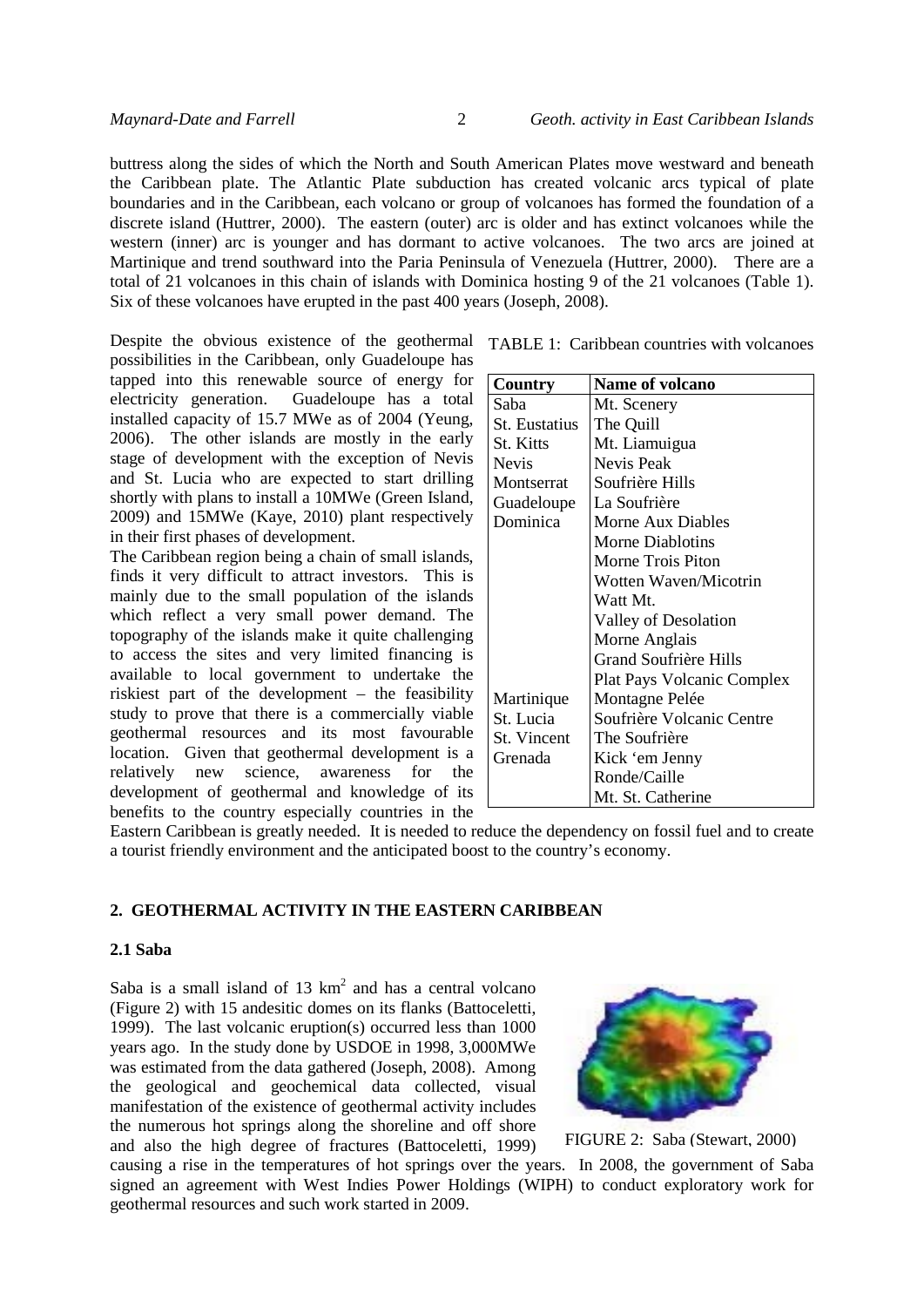#### **2.2 Saint Eustatius (Statia)**

The island of Statia (Figure 3) is  $21 \text{ km}^2$  and form part of the Netherlands Antilles with Saba. Unlike Saba, there are no apparent surface manifestations and only reports of thermal waters in two drinking water wells have suggested geothermal activity on the island (Huttrer, 1998). The geological and geochemical work done by the USDOE study in 1998, show very low potential for geothermal resource development and as such estimated a potential of 0MWe (Joseph, 2008). Since this is a conservative conclusion, it is possible with deep prospecting like resistivity profile and even thermal gradient drilling may prove a more positive result.

### **2.3 St. Kitts**

St. Kitts (Figure 4) covers a total area of  $176 \text{ km}^2$ . The geophysical and geochemical studies done (Huttrer, 1998a) by USDOE allowed them to estimate a geothermal potential on the island to be approximately 500MWe. From the study, the best location is at Brimstone Hill which is a National Park and hence no development can take place there. Other sites of geothermal indication on the island are at the crater of Mount Liamuiga where there is moderately large areas of steaming ground and hot springs along the western shoreline. Unfortunately, the reports states that these indicators on St. Kitts are not well defined (Huttrer, 1998a) and recommended that it will be easier and cheaper to develop geothermal sites on the sister island of Nevis.



FIGURE 3: Saint Eustatius (Stewart, 2000)



#### **2.4 Nevis**

Nevis (Figure 5) is 93  $km^2$  in size and is likely to be the next island in the Caribbean where a geothermal plant will be installed. Prior to studies done by WIPH, four major studies exploring the geothermal potential of the island were conducted. These studies were P.H.A. Martin-Kaye (1959); Hutton and Nockholds (1978); Geotermica Italiana (1992) and Morgan & Vichabian (2004).

Radiometric age dating has shown Nevis to have rock between the ages of 3.4 to 0.1 million years (Hutton and Nockolds, 1978). The report by Hutton and Nockolds, 1978 evaluated the age of the various volcanic centres on the island and found them to be as follows:

- Windy Hill volcanic  $-3.4 \pm 0.5$  Ma
- Cades Bay volcanic  $-3.22 \pm 0.16$  Ma
- Hurricane Hill volcanic  $-2.7 \pm 0.5$  Ma
- Saddle Hill volcanic  $-1.80 \pm 0.3$  Ma
- Butlers volcanic  $-1.10 \pm 0.16$  Ma

The fluid chemistry of the geothermal resource was found to be thermally altered seawater with retrograde minerals (GeothermEx Inc., 2005). The isotopes of helium have been measured in gas samples and mixed water thermal outflow by GeothermEx Inc. (2005) and LaFleur and Hoag (2010) respectively throughout the western side of the island. The results of their findings suggest that there is a definite magmatic origin existing on the western side of the island.



FIGURE 5: Nevis (Stewart, 2000)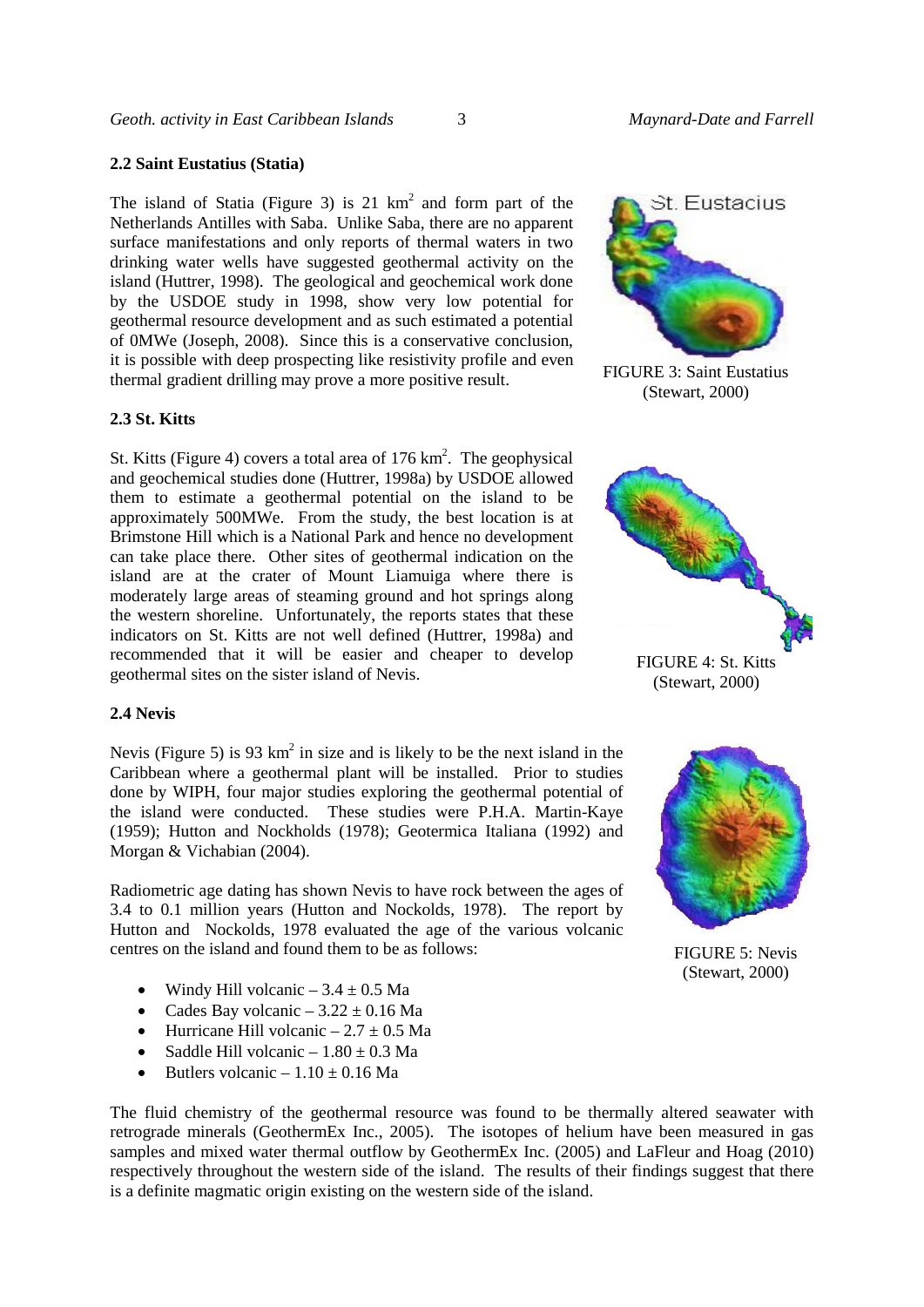| Well               | Year         | Depth<br>(m) | Pres.<br>(bars) | <b>Temp</b><br>$\rm ^{o}C$ |
|--------------------|--------------|--------------|-----------------|----------------------------|
| Nevis <sub>1</sub> | Jun.<br>2008 | 1065         | 82              | 250                        |
| Nevis <sub>2</sub> | Jul.         | 732          |                 | 260                        |
| Nevis <sub>3</sub> | 2008<br>Oct. | 899          | 16              | 201                        |
|                    | 2008         |              |                 |                            |

| TABLE 2: Slim hole wells information |  |                     |  |
|--------------------------------------|--|---------------------|--|
|                                      |  | (WIPH, 2008a and b) |  |

Extensive geophysical analyses have been carried out by OAS (GeothermEx Inc., 2005) in the form of selfpotential (SP) and gravity testing and by WIPH (LaFleur and Hoag, 2010) in the form of controlled source audio frequency magneto-telluric method (CSAMT), magnetotelluric method (MT) and transient electromagnetic method (TEM). However, until 2008 all of the findings were based on surface exploration. In 2007 a contract was signed between Nevis Island Administration (NIA) and WIPH giving WIPH the right to explore for this resource with the ultimate objective to harness the geothermal fluid for electricity generation. Table 2 gives<br>VIPH website press releases. It gives the basic

a summary of the information published in WIPH information concerning the reservoir condition. Nevis wells 1 and 3 were found to be self-flowing wells with down hole and well head pressure of 82 and 16 bars respectively, however, Nevis 3 was the more impressive of the two. Nevis 2 did not flow since upon reaching a depth of 732 m the drill bit got stuck and since a temperature of 260ºC was reached at this point, drilling was abandoned and operation moved to the subsequent well now known as Nevis 3.

USDOE estimates potential of 800MWe in their study in 1998 and WIPH estimates that between Nevis 1 and 3 lies 300MWe.

## **2.5 Montserrat**

Montserrat (Figure 6) volcano is one of the six volcanoes that have erupted in the past 400 years. Since record keeping began back in 1635, it has been active in 1897/98; 1933/37; 1966/67 (Yeung, 2006) and again in 1995 until present time. Prior to the last eruption, the southwestern flank of Soufrière Hills volcano was the site of solfataric activity and of thermal springs. The USDOE report estimated a potential of 940MWe. However, the greatest potential for geothermal exploration is now located in the restricted zone. Also, because of the massive migration after the 1995 eruption in order to make a geothermal project financially viable in Montserrat, the investor will have to look at the possibility of exporting the power to a neighboring island such as Antigua.



# **2.6 Guadeloupe**

Figure 7 shows the active side of the butterfly shape island of Guadeloupe. This island is a French territory and has the only geothermal plant in the Eastern Caribbean.

In 1969 to 1970, three wells were drilled and named Bouillante 1, 2 and 3 accordingly. Bouillante 1 reached a depth of 800 m at 220 ºC but was deemed a poor producer. Bouillante 2 with less than half the previous depth had higher temperatures and pressure of 242 ºC and 14 bars respectfully. In 1991 and 1994 Bouillante 2 was tested and retested, the first test being for a prolonged period of 6 months. Bouillante 3 was drilled to 445 m and it crossed a sandy layer at 410- 440 m with temperature close to 240ºC (Battocletti, 1999). It was later deepened to 850m but with little change in the production rate. Bouillante 4 was drilled to 1200 m but was a poor producer.

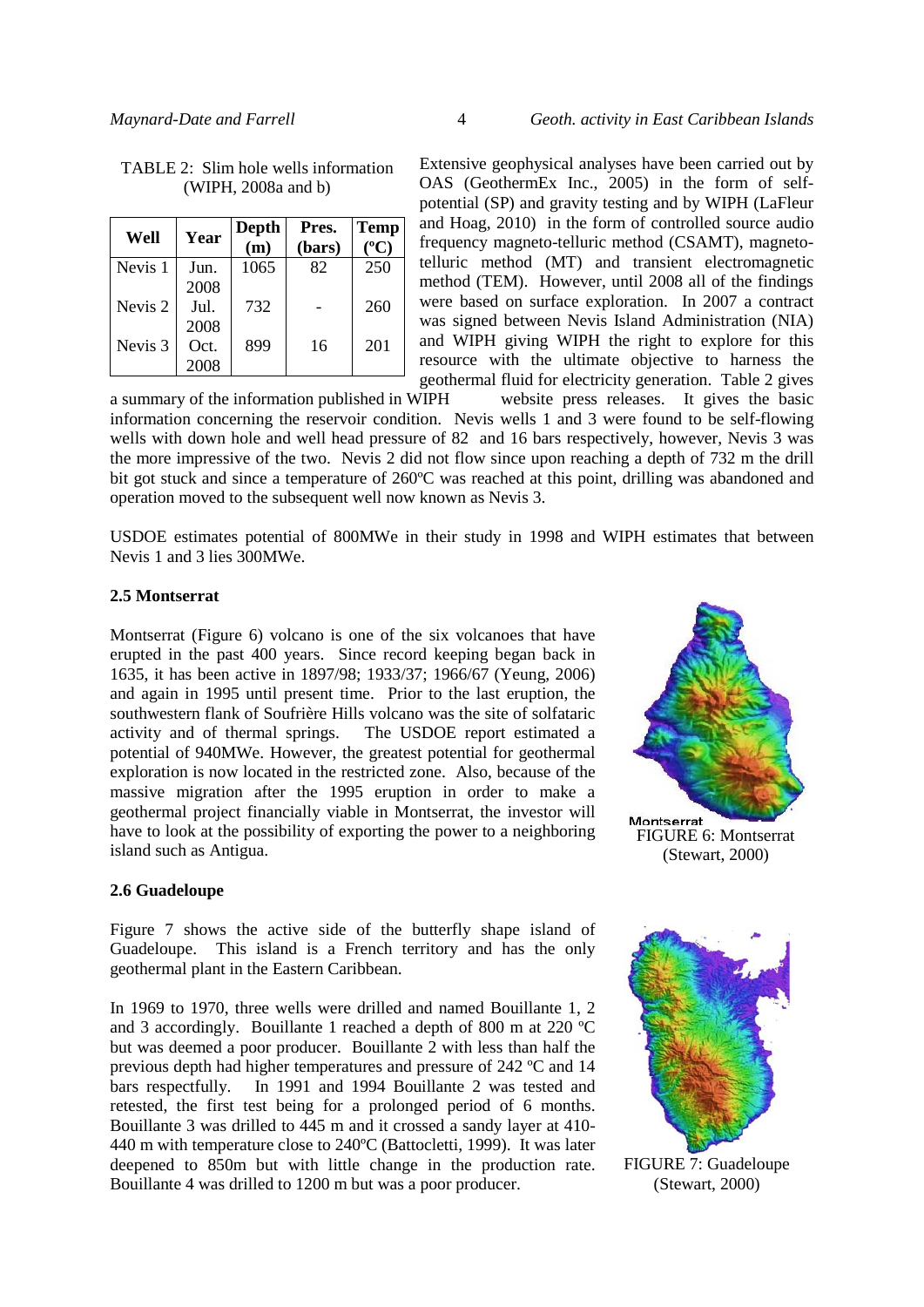Guadeloupe has the only geothermal power plant in the Caribbean. In 1984 a 4.5 MWe double flash power plant at Bouillante came online and supplied the leeward coast of Basse-Terre with electricity. The Bouillante plant had intermittent problems caused by relatively high amounts of non-condensable gases and associated sulphuric acid  $(H_2SO_4)$ , which seem to have been mitigated by Compagnie Française de Géothermie (CFG) (Joseph, 2008). In 2004, the plant in Guadeloupe was explanted to 15MWe. However, more expansion is possible in the future since USDOE estimated a total potential of 3,500MWe for the island.

#### **2.7 Dominica**

The Commonwealth of Dominica (Dominica) (Figure 8) is expected to be the island with the most potential in the Eastern Caribbean. However, due to its terrain, it may prove to be quite difficult to develop. In 1977, the French Bureau de Recherches Géologiques et Minières (BRGM) started geothermal exploration on Dominica. They identified 3 areas namely, Wotten Waven, Boiling Lake and Soufrière. In 1982 BRGM expanded its exploration program and focus on Boiling Lake and Wotten Waven. As part of the USDOE study in 1998, a power potential of 1,390 MWe was estimated. WIPH was granted license in 2008 to explore and develop the geothermal resources in the Soufrière area and they are presently doing exploratory work there. The government of Dominica continues the development of the Wotten Waven area.



FIGURE 8: Dominica (Stewart, 2000)

## **2.8 Martinique**

The ever active Montagne Pelée (Figure 9) appears an obvious point of possible geothermal resources. There are solfataras, hot springs, earthquake epicenters nearby and well developed fracture systems (Huttrer, 1998b). With the success of the Guadeloupe, expansion in 2004, the EDF/CFG conducted geophysical studies and shallow drilling that year. The results were inconclusive and will require deep drilling to further prove resource. Martinique has an estimated 3,500 MWe of geothermal power potential.

#### **2.9 St. Lucia**

St. Lucia (Figure 10) is one of the countries in the Caribbean where there have been a large amount of geothermal survey done. Evaluation of the island's geothermal potential started in 1951 with a field study conducted by Gunnar Bodvarsson in the Sulphur Spring area. In the 1970s, a comprehensive geothermal resource exploration program was done by the United Kingdom's Ministry of Overseas Development. Merz and McLellan drilled seven wells to depths of 116 to 725 m; four wells were productive. In the 1980s, Aquater (Italy), Los Alamos National Laboratory (funded by USAID), and the UN Revolving Fund for Natural Resources Exploration (UN/RFNR) and USAID conducted prefeasibility studies which included drilling production-size exploratory wells. Two deep wells drilled (SL-1 at Belford, SL-2 at Sulphur Springs); only SL-2 (1413 m) was productive with a flowing enthalpy of 2900 kJ/kg and a flow rate of 9.3- 17.5 kg/s. Fluids from SL-2 had a high gas/steam ratio (up to about 25% in weight), high



FIGURE 9: Martinique (Stewart, 2000)



(Stewart, 2000)

H2/H2S ratio, HCl in the condensed steam, and high acidity (pH of 2.8). Estimated electrical output potential of SL-2 is 3 MWe. The most significant geological information obtained from the drilling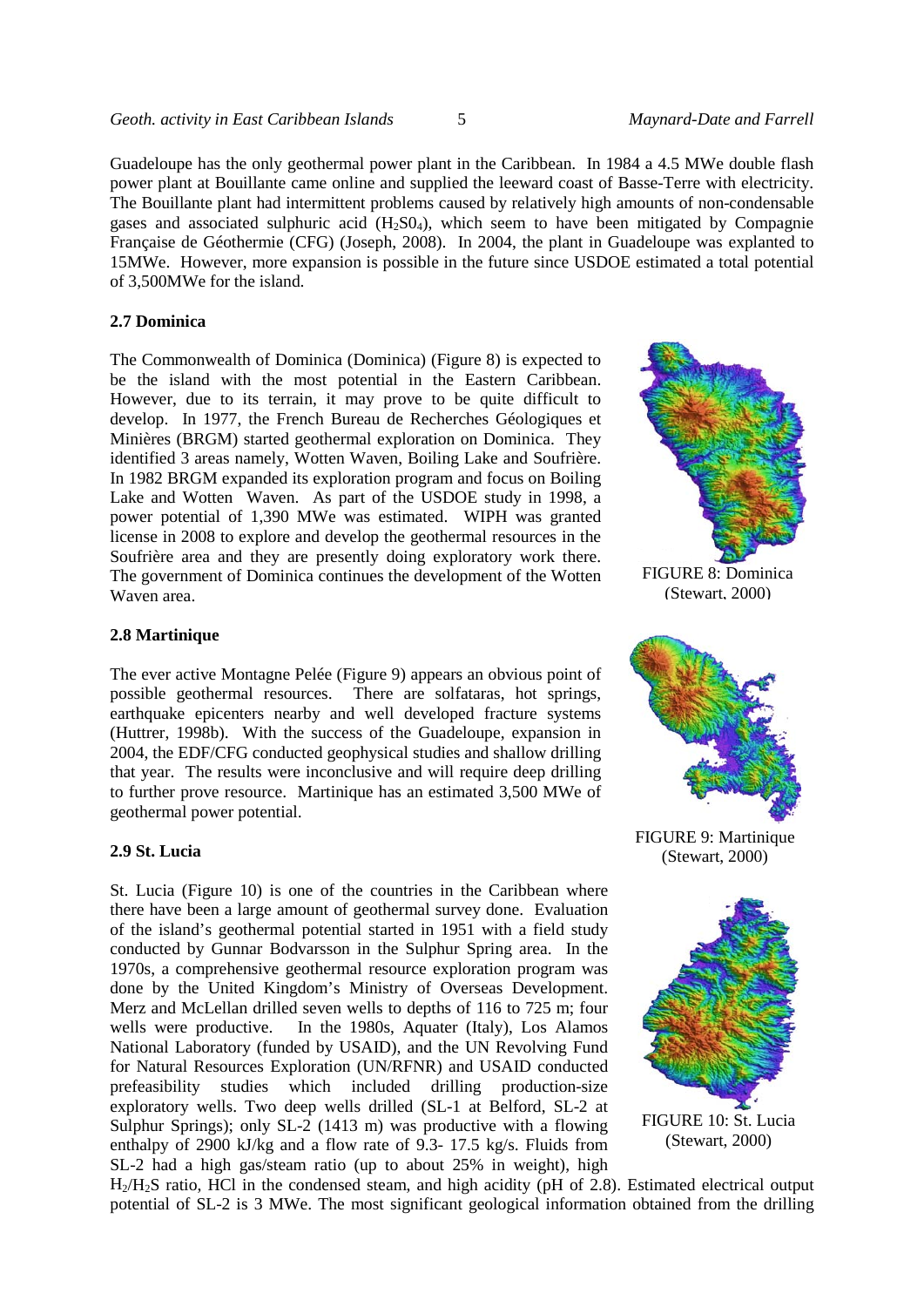cores and cuttings is that the formations crossed by the wells SL-1 and SL-2 indicate an almost complete lack of juvenile pyroclastic products. This leads to the perception that the area under exploration may not be the center of a strong pyroclastic activity.

At present the government of St. Lucia has a memorandum of understanding (MOU) with UNEC Corporation of United States a subsidiary of Qualibou Energy Inc. to develop a 120MWe plant by 2015 starting with 15MWe by 2012 in the first stage (Kaye, 2010). Drilling is expected to start shortly in the exploratory area of Soufrière. Qualibou estimates that the geothermal potential near the small town of Sulphur Springs should provide 170MWe.

### **2.10 St. Vincent**

The Soufrière volcano located on the north western side of the island (Figure 11) is the youngest on St. Vincent and one of the most active in the entire Caribbean island arc, having erupted in 1902, 1971 and 1979. Numerous surface manifestations such as fumaroles and hot springs in river valley are evident on the southeastern and western sides of the dome flank (Huttrer, 1996).

Between1995-1996 prefeasibility studies were conducted by USAID. Geothermometer analysis of fluid samples show temperatures of 155- 190 ºC. In 1997 to 1998, Growth Capital Holdings (GCH) and American company, signed a MOU with the government to conduct geological studies and selected drilling target. WIPH formed a joint



FIGURE 11: St. Vincent (Stewart, 2000)

venture with Government to develop the geothermal resources on the island and conducted geological, geophysical and geochemical surveys in 1998. USDOE also conducted geological and geochemical surveys and concluded that the island has a 890MWe potential (Huttrer, 1996).

## **2.11 Grenada**

OLADE observed a possible resource of high enthalpy in the area of Mount Catherine in 1981 which was later confirmed in 1992 as part of the UN/DTCD program. Grenada was estimated to have geothermal potential of 1,110MWe. The prefeasibility study done documented a small solfatara on Mount Saint Catherine, several small thermal springs in ravines radial to the central volcano, and numerous relatively young phreatic explosion craters. Additionally, the sub-sea volcano "Kick-em-Jenny" lies only five miles off Grenada's north coast suggesting that the zone between it and central northeastern Grenada may have geothermal potential (Joseph, 2008).



FIGURE 12: Grenada (Stewart, 2000)

### **3. CONCLUSIONS**

Since the 1700s, the Eastern Caribbean islands were known for their geothermal potential with the numerous hot springs which were scattered among the islands both on and off shore. They were used primarily for therapeutic reasons for ailments such as arthritis. This archipelago of islands hosts a total of 21 volcanoes and 6 of which have erupted in the past 400 years. The most recent eruption was the Soufrière Hills volcano of Montserrat in 1995 and it is on-going.

Geothermal activity in terms of prefeasibility study started back as early as the 1950s and most of the island have not moved much further than this level. To date only Nevis, Guadeloupe, Martinique and St. Lucia of these islands in the Eastern Caribbean had slim hole or production size exploratory wells drilled and only Guadeloupe has a geothermal plant (15.7MWe) installed. The fundamental reason for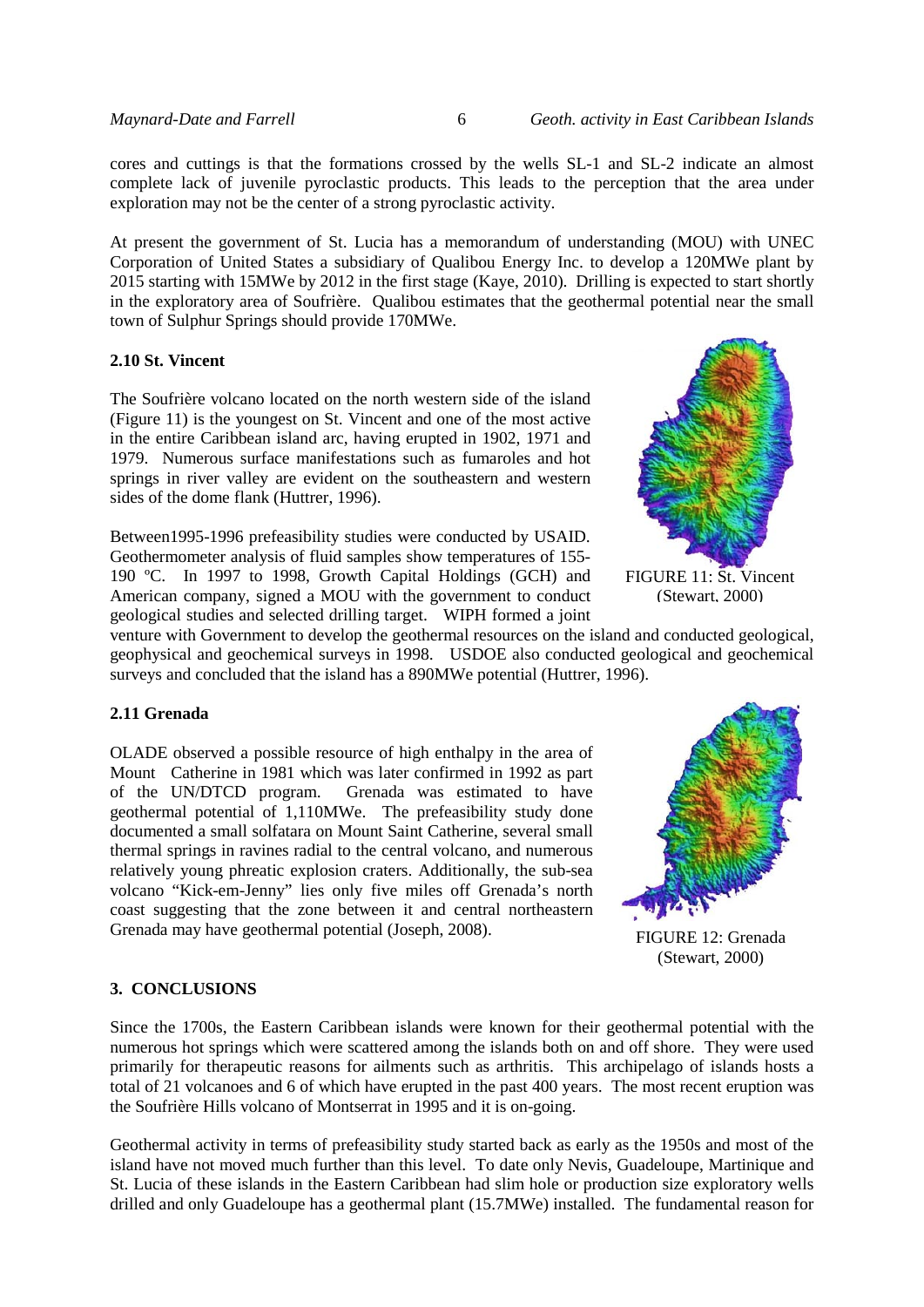the slow rate of development is the lack of awareness of the potential of geothermal for electricity generation, therapeutic, agricultural, tourism in the form of carbon credits etc. Outside of Trinidad (with oil and natural gas), St. Vincent and Dominica (with some hydro plants that contribute to some of the electricity generation) all of the islands in the Eastern Caribbean have to import all of the oil for electricity generation. With the hike in oil prices, the utilities in the region are forced to employ a fuel surcharge to compensate for to the rising prices of oil.

Another reason is the access to financing. Many financial institutions regard geothermal exploration and all activities up to production to be a risky undertaking. Therefore most governments are unable to raise the finance and private companies while being more capable in that respect, have great difficulty in raising the required amounts until the resource is proven.

However, with this great resource available the region must now seek to harness its power. For the islands in the outer arc whose volcanoes have gone extinct, due to the close proximity of the islands, can create a grid network and reduce the regions collective dependence on fossil fuel.

In 2011, it is expected that geothermal activities will increase exponentially in the Eastern Caribbean as Nevis and St. Lucia should start the drilling of production wells. Nevis and St. Lucia is said to be installing 10MWe and 15MWe respectively by 2012. The government of Dominica in 2010 invited bids for tender for the drilling of production wells in the Wotton Waven area. The activities that took place in Nevis over the last two years have encouraged the governments in the region to press forward in the development of geothermal projects.

In conclusion, the activities over the last 60 years have generally been slow for the development of geothermal project in the Caribbean as it has been for most parts of the world. Nonetheless, the activities have increased significantly and it is expected to advance rapidly as the benefits to gain for these developments become more apparent.

### **REFERENCES**

Battocletti, L., 1999: *Geothermal resources in Latin America and the Caribbean.* Bob Lawrence & Associated, Inc. & US Department of Energy, Office of Geothermal Technology, 95-120.

GeothermEx, Inc., 2005: *Geological and geochemical studies in Nevis, West Indies.* Organization of American States, Washington, D.C., DTCD & CARICOM.

Green Island, 2009: *Nevis 10 MW geothermal power plant kick off*. Green Island Inc., webpage: [www.greenislandinc.com/news-commentary/2009/04/nevis-10mw-geothermal-power-plant-kickoff/.](http://www.greenislandinc.com/news-commentary/2009/04/nevis-10mw-geothermal-power-plant-kickoff/)

Geotermica Italiana, 1992: *Exploration for geothermal resources in the Eastern Caribbean, final report*. Geotermica Italiana, Pisa, Italy.

Hutton, C.O. and Nockholds, S.R. 1978: The petrology of Nevis, Leeward Islands, West Indies. *Overseas Geology & Mineral Resources, 52*, 1-31.

Huttrer, G., 1996: *Final report regarding prefeasibility studies of the potential of geothermal development in St. Vincent, W.I.* Report for Lockheed Martin Idaho Technologies Company and US/ECRE.

Huttrer, G., 1998a: *Final report regarding prefeasibility studies of the potential of geothermal development in St. Kitts, W.I.* Report for Lockheed Martin Idaho Technologies Company.